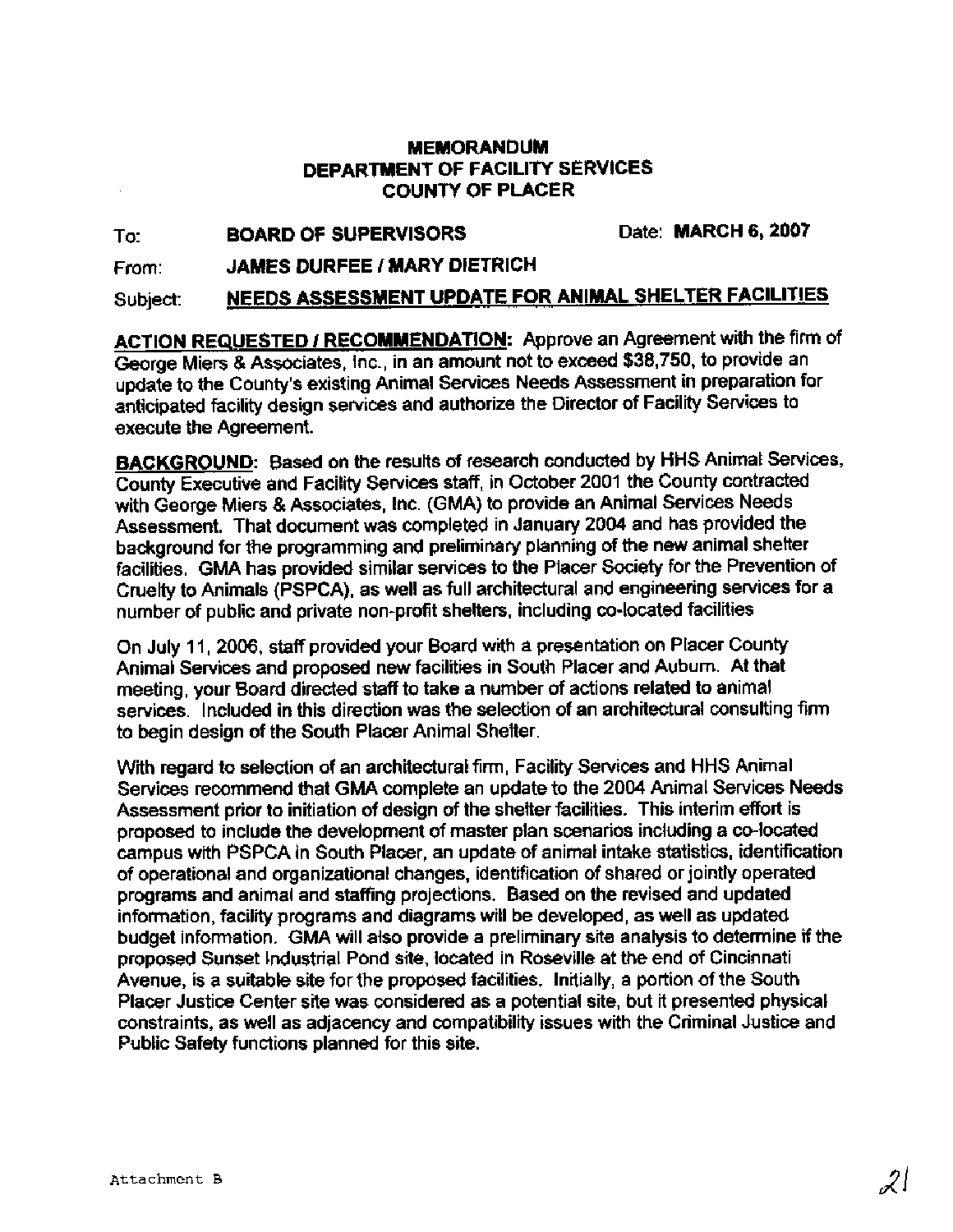**Board of Supervisors Needs Assessment Update for Animal Shelter Facilities March 6,2007 Page 2** 

Staff recommends contracting with GMA for this update, as well as for the architectural and engineering services required for the new facilities. This recommendation is based on GMA's extensive experience in programming and design of animal shelter facilities (see Attachment A), as well as their work on Placer County's Animal Services Needs Assessment and the PSPCA Needs Assessment. This approach will also result in efficiencies, economies and continuity that will accrue to the benefit of this project. Upon completion of the Needs Assessment Update, staff will return to your Board this spring for approval of an agreement with GMA for architectural and engineering services for the programming and design of the South Placer Animal Shelter and the new Auburn Animal Shelter. In order to proceed, it is necessary for your Board to approve the Agreement with GMA. A copy of the Agreement is available for review at the Clerk of the Board's office.

**ENVIRONMENTAL IMPACT:** These services are Categorically Exempt from the California Environmental Quality Act (CEQA), pursuant to Section 15306. Class 6 consists of basic data collection, research, and resource evaluation activities which may be part of a study leading to an action which a public agency has not yet approved or adopted. Upon identification of a suitable site, staff will initiate the appropriate environmental documentation, in compliance with CEQA.

**FISCAL IMPACT:** As identified in the 10 Year Capital Project Financing Plan, the total project cost of the new animal shelter facilities is estimated to be \$20 million. \$2.9 million was appropriated in the **FY** 2006/2007 Capital Project Fund, Project Account 4779. Therefore, sufficient funding is available for these services.

**AlTACHMENT A** - **GMA PROJECT RESUME** 

JD:MD:RU:js

CC: COUNTY EXECUTIVE OFFICE **ANIMAL SERVICES** 

T:\FAC\BSMEMO2007\4779\_GM&A.DOC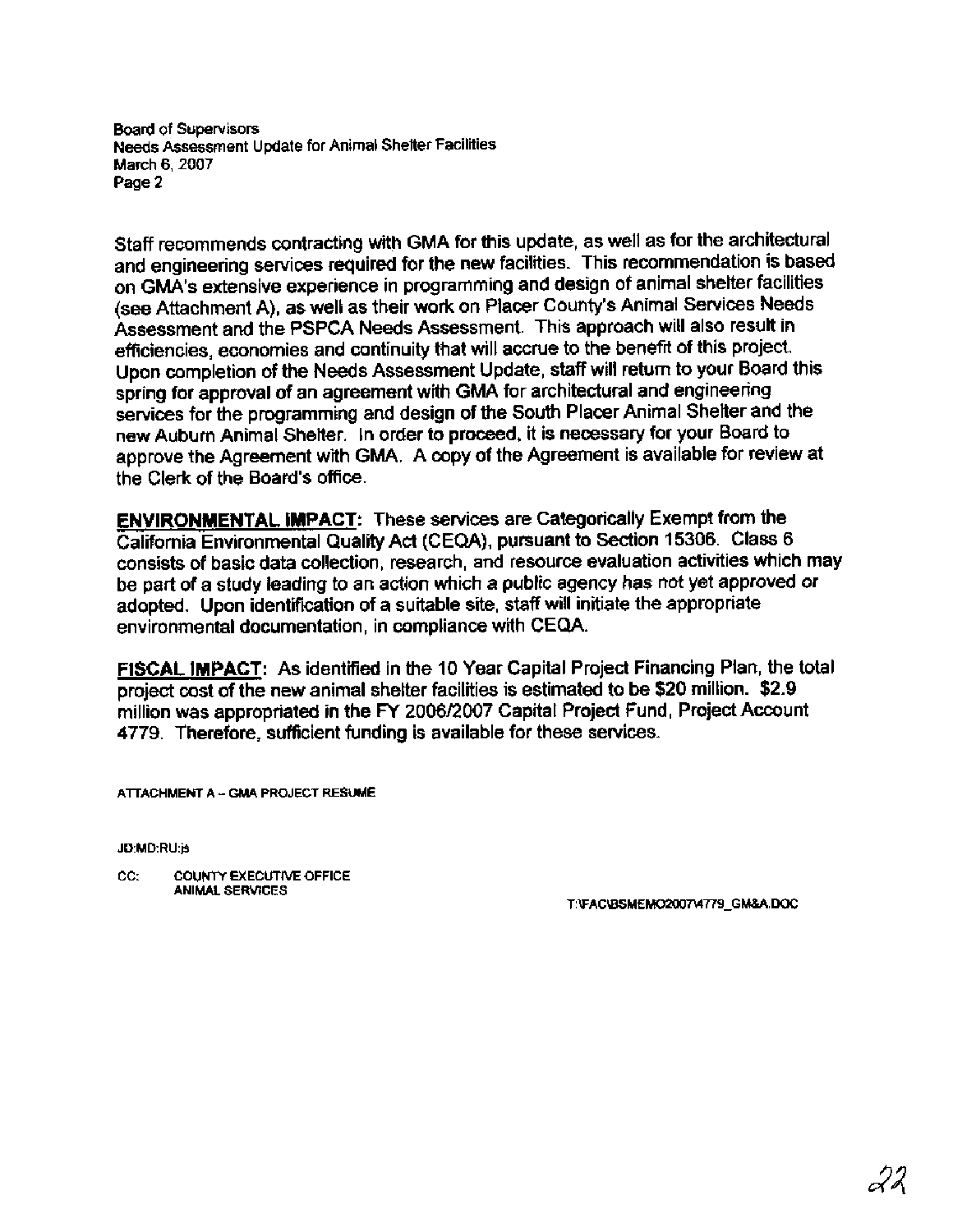# Combined Animal Control/Humane Society Facilities - Public and Private Funding

#### San Diego Campus for Animal Care - San Diego Humane Society& SPCA Facility and San Diego Animal Control

*Client* - *Separate Contracts with San Diego County* - *Mike1 Haas, Director,* 

*and Sun Diego Humane* - *Dr. Mark Goldstein, President* 

When this project commenced, George Miers & Associates (GMA) had been retained separately by San Diego County and the Humane Society to develop separate facilities. After *6* months of study the Cityand County of San Diego and the Humane Society agreed to follow the recommendations of GMA to develop their facilities on the same site wherein certain functions are shared (clinic, euthanasia, sallyport and staff lounge), while their own operations are connected but separate. Total project size for both facilities is approximately 80,000 SF on a 4 % acre site. The site currently contains the existing County Central Shelter, so construction is phased to allow the new Animal Control facility to be constructed first while the existing Central Shelter remains in operation. The program meets the requirements of Hayden Bill SB1785. The Animal Control Facility opened in Summer 2002 while the Humane Society opened in September 2003.

#### **Washoe County Animal Care** & **Nevada Humane Society Campus Facility, Reno, NK**

*Client: Washoe County Public Works and the Nevada Humane Society* 

*Susan Asher, Nevada Humane Society, former* - *Executive Director* 

This 62,000 SF facility will house both the Washoe Animal Control Departmed as well as the Nevada Humane Society. The project is currently under construction with completion scheduled for January 2006.

#### **Town of Truckee Animal Care Facility**

*Client: Town of Truckee Animal Control Department Dan Olsen. Animal Care Director; Stephanie Heimstra, Director Humane Society Truckee/Tahoe*  Needs assessment and program development for a joint facility serving the Town of Truckee and portions of Placer County.

#### **Edmonton Animal Care Campus, Edmonton, Alberta**

*Client: Edmonton Humane Society* - *Stephanie McDonald, Director* 

Development of an overall campus plan including a 43,500 SF facility serving the Edmonton Humane Society and a 25,000 SF facility serving the City of Edmonton.

### **Humane SocieW** & **Clinic Facilities** - **Private Funding**

#### **Oakland SPCA, Oakland, Ca (now renamed East** *Bay* **SPCA)**

#### *Client: Oakland SPCA* - *Gary Templin, Director*

The project included the interior remodeling of the original 1957 SPCA building and a new Adoption Center addition. Given the client's decision to orient any new construction towards the organization's stated "increased public adoption" goals, the remodeled existing facility includes a reconfigured veterinary clinic and animal surrender facility as well as replacement of the facility's exterior dog runs with 21 new interior "holding" runs. The new addition houses the public Adoption and Education Center as well as the facility's administrative offices. The Adoption Center features a central "atrium" style public area, which in addition to the display of adoption animals features educational displays, classrooms, get-acquainted rooms and a small retail store. The adoption area includes an additional 24 dog runs, cat runs and puppy areas, as well as other designated adoption animal displays.

#### **Oakland SPCA Spay Neuter Clinic, Oakland, Ca (now renamed East Bay SPCA)**

*Client: Oakland SPCA* - *Gary Templln, Director* 

The Oakland SPCA has developed a 5,000 SF spay neuter clinic modeled after the Animal Foundation of Las Vegas' new Phoenix facility. The facility includes four surgery areas as well as prep, recovery and holding areas. Adjacent to the facility will be a 5,000 SF cat and dog boarding facility.

#### **The Tri- Valley SPCA, Dublin, Ca**

#### *Client: The Tri- Valley SPCA* - *Gary Templin, President*

The Tri-Valley SPCA is located adjacent to East Dublin's growing residential/commercial community, the Tri-Valley SPCA is operated by the East Bay SPCA and opened its doors in the spring on 2002. Strategically situated across the street from the Alameda County Animal Control Facility, the Tri-Valley Facility was programmed and designed to be supportive of Animal Control's operations by providing free spaylneuter services, socialization training for adoptable shelter animals, and assisting in adoption and foster care placement programs. The Facility features dog and cot habitats designed to evoke a residential setting rather than an institutional holding environment. Classrooms, interactive exhibit areas, socialization rooms and the grooming facility are all included with the public viewing areas. In addition, the facility features a three thousand square foot, stateof-theart spaylneuter clinic, holding cages and kennels for newly arrived animals and extensive outdoor exercise areas. Also, at the City of Dublin's request, a public dog park was designed into the project. In recognition of the East Bay SPCA's accomplishments in reducing the unwanted pet population in Alameda County through aggressive adoption and spaylneuter programs, the County Board of Supervisors agreed to a \$1.00 per year lease for the **3** % acre site over a 75-year period.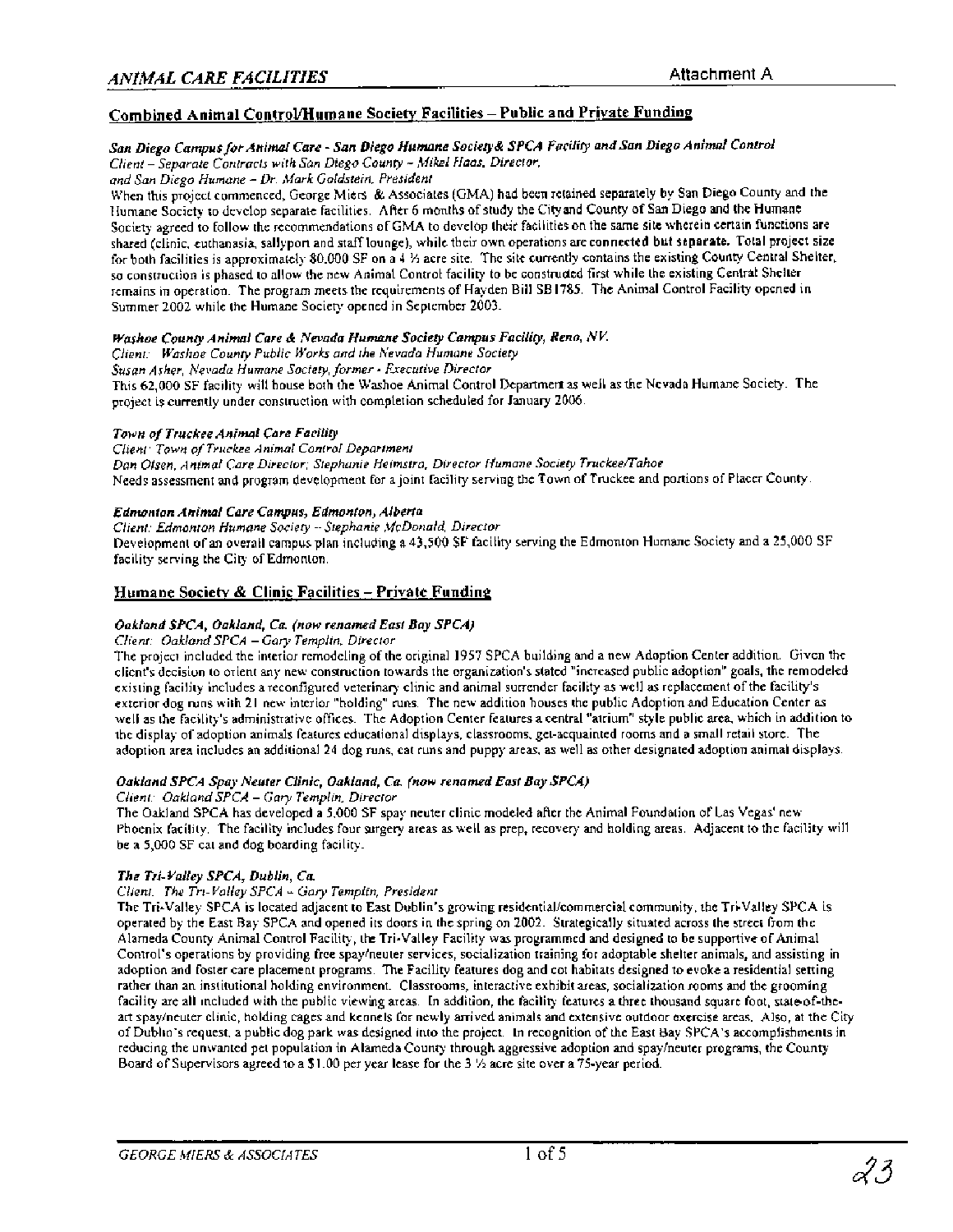# *ANIMAL CARE FACILITIES* Attachment *A*

#### *The Wisconsin Humane Society, Milwaukee, Wi.*

#### *Client: The Wisconsin Humane Society* - *Victoria Wellens, Director*

The new Wisconsin Humane Society facility was completed in 2001 and includes a 35,000 SF Animal Shelter featuring Adoption, Veterinary, Education and Community Relations Services as well as a Wildlife center. George Miers and Associates was the project designer and programmer and was associated with the local firm of Eppstien Uhen Archiects of Milwaukee to complete the entire project.

#### *Tony LaRusso's Animal Rescue Foundation Adoption* & *Education Center, Walnut Creek, Ca.*

#### *Client Tony LaRussa; Executive Director, Brenda Barnett*

Tony LaRussa's Animal Rescue Foundation Adoption and Education Center is an "interactive" educational facility designed to promote a positive interaction between people and animals. While the facility has been designed as a stateof-the art Animal Care facility emphasizing animal comfort and facility efficiency,its goal is not to "hold" animals, but rather to create a public-oriented learning place. Completed in August 2003, the 36,000 SF design features a 4,500 SF public exhibition area around which adoptable animals, classrooms, video displays, and animal exhibits are organized. The exhibition area is conceived as a multipurpose "gathering" space capable of supporting a myriad of programs ranging from large classes to fundraisers. The 2,500 SF Training Pavilion was donated by Ralston Purina.

#### *Peninsula Humane Society* & *SPCA, Burlingame, Ca.*

#### *Client: Peninsula Humane Society* & *SPCA -Ken White, President*

George Miers & Associates has been working closely with Peninsula Humane Society President, Ken White to develop a number of facility program alternatives which address different operation scenarios. These range from a plan based upon PHs' divesting themselves of their Animal Control Contract and concentrating on more traditional Humane Society functions which include a major Wildlife program and to the development of an animal sanctuary. The current plan is to relocate to a 13-acre site in Half Moon Bay which would feature facilities for not only domestic animals and wildlife, but also a sanctuary for horses.

#### *Humane Society Silicone Valley, Milpitas, Ca.*

#### *Client: Humane Society Silicon Valley* - *Christine Bennington, Executive Director*

The humane Society Silicon Valley facility (formerly Santa Clara Humane Society) features a state of-the-art design which offers to the public a full range of domestic animal care services including Adoption, Veterinary and Educational Services, Boarding, Doggie Day Care and a once-acre Dog Park for Humane Society members. The facility design creates a campus setting b y organizing the many public entrances around the outdoor spaces and Dog Park. Of the many particular interest are the numerous educational displays which include 3-D wrap-around environmental settings illustrating how animals perceive humans, and a spayineuter display which includes view into the Prep and Surgery areas by way of liquid-crystal glass windows which are controlled by staff on the clinic side. Groundbreaking is scheduled for Fall of 2004.

#### *Westchester SPCA, Briar Cli/f, NY*

#### *Client: Wesrchester SPCA* - *Mimi Einstein. former President*

George Miers & Associates was retained in March 2004 to develop a facility program and design for the new Westchester SPCA. The project is currently in the Needs **Assessment/Masterplanning** phase. Since the new facility will be located at the current site, the project includes a three-phase construction plan which allows the SPCA to remain on site while construction occurs.

#### *Rochester Humane Society at Lollypop Farm, Rochester, NY*

#### *Client: Rochester Humane Sociew -John Merritt, former Director*

The new Rochester Humane Society is a unique facility featuring both a domestic animal and farm animal public component. Located on a 100-acre farm area on the outskirts of Rochester, the project has been developed in a 3 phase sequence whereby the new domestic animal adoption area and farm animal exhibits are constructed first while the  $2^{nd}$  and  $3^{rd}$  phases involve renovation of the existing facility. Phase 1 opened in the summer of 1999. Phase 3 was completed in the fall of 2000.

#### *Pets Unlimited, Son Francisco, Ca.*

# *Client: Pets Unlimited* - *Linda Drake, former Director*

Pets Unlimited is San Francisco's largest pet hospital with a medical staff of eight doctors and a total staff of 52. In addition to providing contract medical services for the San Francisco County Animal Control, the facility houses a major pet adoption program and grooming services. George Miers & Associates was retained to develop a new operation and building program which would satisfy Pets Unlimited needs for the next 15 to 20 years. The program/plans developed by GMA include a "staged" remodeling of all three levels which allows Pets Unlimited to continue in service during construction. Key design components include construction of a new three story glass block stair enclosure and elevator which allows ersy public access to each level, enlargement of the pet hospital and creation of a new adoption education area featuring walk-in cat habitats, classrooms and a graphic educational display. A new grooming and boarding area has also been provided.

### Pet Network of North Lake Tahoe, Incline Village, Ca.

*Client: Pet Network of North Lake Tahoe* - *Meredith Meiling, former Director, Steve Ricker, current Director*  The project included programming and design for the Pet Network's new adoption facility on the northern shore of Lake Tahoe. The 12,000 SF facility opened in the Fall of 2000.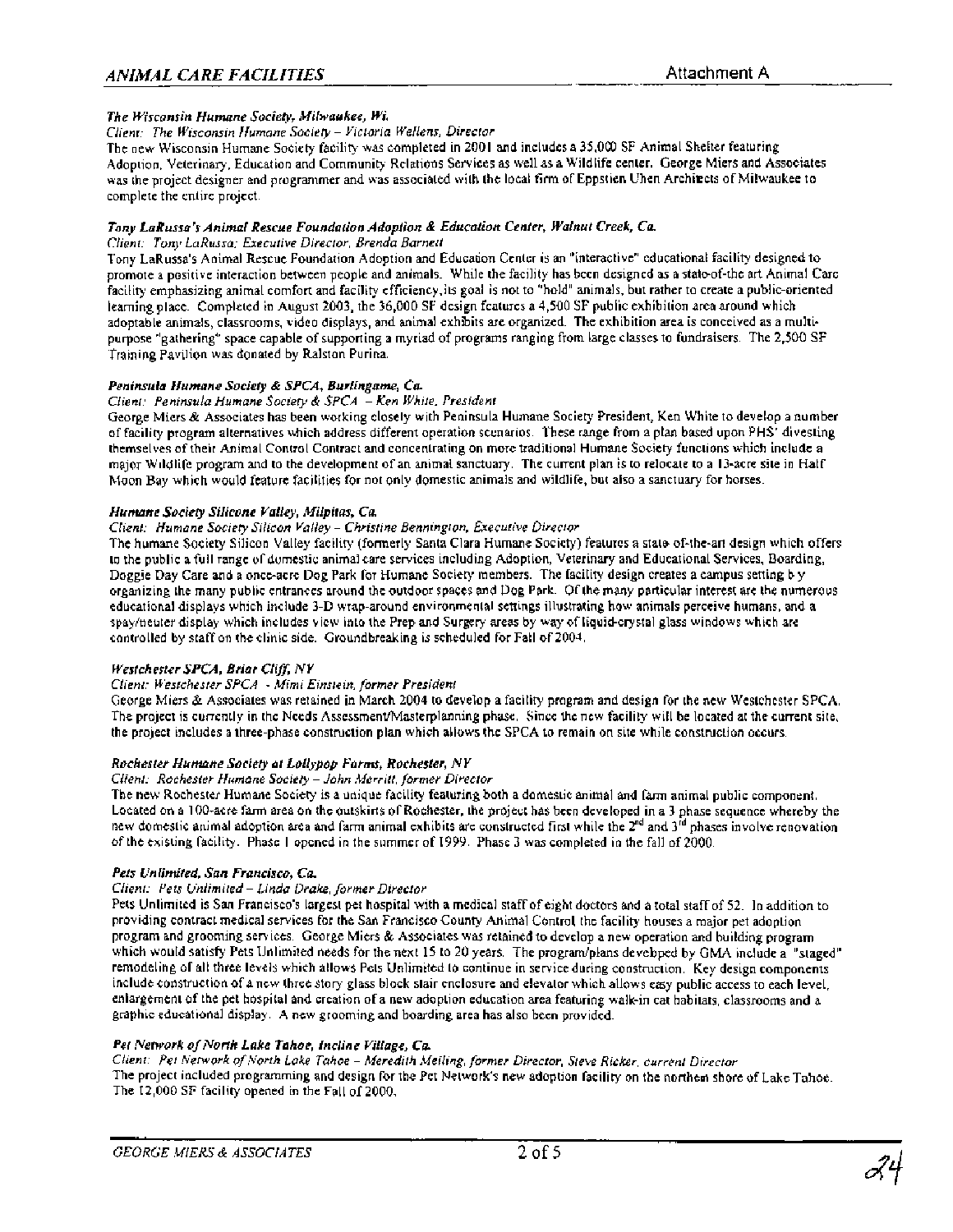# *ANIMAL CARE FACILITIES* Attachment A

# *Winni~err* . - *Humane Societv. Winnipep, Manitoba* - - *Client: Winnipeg Humane Society* - *Vicki Burns, Executive Director*

The new Winnipeg Humane Society will include a 40,000 SF stateof-the-art facility which incorporates Adoption, Holding, and Veterinary Clinic Services. Designed as a " given" building to meet silver certification standards the project has recently been awarded a \$500,000 Kresge grant. In addition the Province if Manitoba and the Condors government have each awarded the project \$ 1,000,000. The project is currently in Design Development.

#### *Bakersfield SPCA Adoption and Education Center, Bakersfield, Ca.*

#### *Client: Bakersfield SPCA* - *Dianna Knapp, former Director*

This project includes programming and design for the SPCA's new Adoption and Education Center. Situated on a 1-acre site across from the SPCA's Animal Control facility, the new center will feature 64 new indoor/outdoor adoption runs organized around a series of gardens and children play areas. These areas are directly linked to the new adoption center which features cat and small animal adoptive areas, cat "habitats", puppy runs and interactive educational computer games. The indoor/outdoor dog runs feature a unique way of separating public and employee access to the kennels. A small dog and cat boarding kennel is included which can be converted into adoption facilities.

#### *Southwest Communities Animal Shelter, Wildomar, Ca.*

#### *Animal Friends of the Valleys Facility*

#### *Client* - *Animal Friends of the Valleys* - *Kristine Anderson, Chairman of the Board of Directors*

A.F.V currently holds the Animal Control contract for the cities of Temecula, Murrieta, Lake Elsinore, and Canyon Lakes. AFV also provides shelter for strays brought to them by the County of Riverside. Their new 40,000 SF facility will provide for both Humane Society and Animal Control program spaces and features a low cost Spay Neuter Clinic, a 2,000 SF Children's Museum and extensive holding and adoption functions which meet the requirements of Hayden Bill SB 1785.

#### *Sacramento SPCA* & **U.** *C. Davis Shelter Medicine Training Clinic, Sacramento, Ca*

*Client: Sacramento SPCA* - *Rick Johnson, Executive Director* 

The project includes renovation and conversion of the SPCA's current clinic and holding areas into a state-of-the-art full service clinic which would include working space for U.C. Davis' Shelter Medicine Group.

#### *Placer SPCA, Roseville, Ca.*

#### *Client: Placer SPCA* - *Leilani Vierra, Executive Director*

George Miers & Associates was retained in August 2004 to prepare a masterplan and facility program for a new facility which could accommodate a number of different operational scenarios including the possibilities of both A) increasing their service area (taking over Placer County holdingladoption needs) and B) reducing their service area (divesting themselves of the City of Roseville Animal Control Contract).

#### *Pioneer Valley Humane Society, Greenjield, Mass.*

*Client: Pioneer Valley Humane Society* - *Ann Barker, Bldg. Committee Chairperson* 

George Miers & Associates was retained in July 2004 to develop a program and masterplan for a new facility in Greenfield, Massachusetts. A special challenge of this project is the projection of future needs for a relatively young orgnization whose service area most likely will change in the future. Of particular interest is the involvement of noted dog behavioralist Ray Coppinger and the Behavior Department of Hampshire College, Massachusetts.

# *Palm Springs Animal Care Facility, Palm Springs, Ca*

*Client: Palm Springs Animal Care Facility* - *A1 Stein, Building Committee Chairperson*  The project includes a new Animal Control and Humane Society facility serving the City of Palm Springs. The program features indoor/outdoor dog runs and a full service veterinary clinic.

#### *Stray Rescue of St. Louis, St. Louis, MO.*

*Client: Stray Rescue oJSt. Louis* - *Randy Grim Executive Director* - A unique 20,000 SF facility designed for the rehabilitation of feral dogs. The project involves the renovation of a 2 story brick structure and conversion of an abandoned parking lot into an exterior area canine socialization area. The main building features a statsof-the-art medical facility and indoor/ outdoor habitats designed to help socialize the animals.

#### *Humane Society of Southern Arizona, Tucson, Arizona*

*Client: Humane Society of Southern Arizona - Amy Eades, Executive Director* 

Development of a Needs Assessment, Facility Program and design for the Humane Society including master plan studies on both their existing site and alternative new sites.

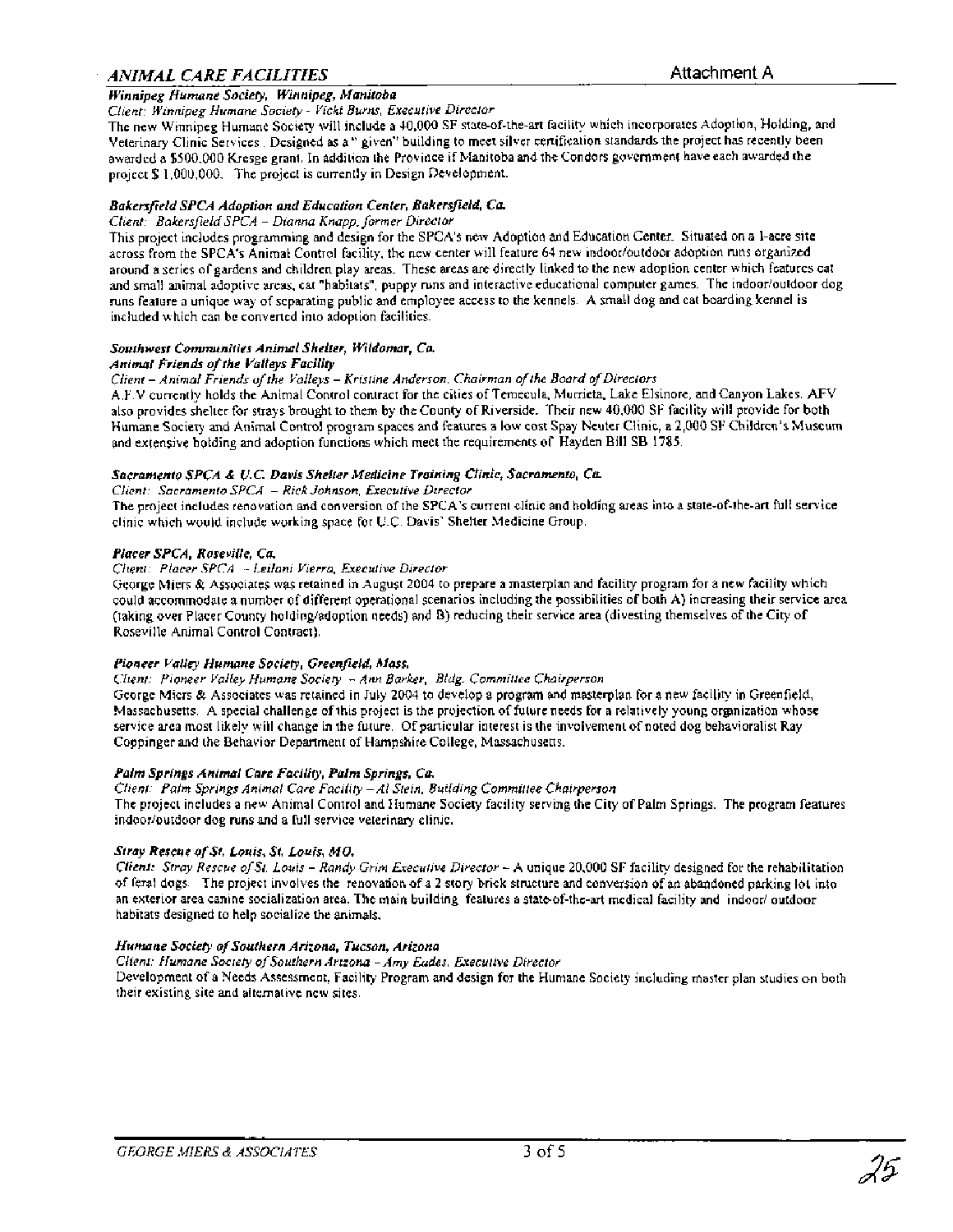# **Animal Control Facilities- Public Financing**

#### *Placer County Animal Services Facility, Auburn, CA*

*Client: Placer County - Bill Lardner, Project Manager* 

The project included development of a Needs Assessment for the Placer County Animal Services Department as well as a facility program, proposed project budget and architectural site studies to test the program.

#### *City of Oakland Animal Shelter, Oakland, Ca.*

#### *Client: The City of Oakland* - *Glenn Howell, former Director*

The new Oakland Animal Shelter will house the City's Animal Control Department, which is organizationally part of the Oakland Police Department. The new facility will be located on a 2-acre rectilinear site adjacent to a new townhome project and across the street from a new shopping center. In deference to the adjacent housing, the building design orients public uses towards the larger garden while creating a series of internal garden courts which serve staff areas including a dedicated garden area for the euthanasia room. The facility features an adoption gallery with 21 dog kennels, 4 cat and small animal rooms, three get acquainted rooms, as well as a 1,000 SF classroom. Holding areas contain 76 kennels including quarantine, vicious dog, isolation and protective custody. Approximately 100 cages for domestic cats, feral cats, small animals and wildlife cages are provided.

#### *San Jose Animal Services Center, San Jose, Ca.*

### *Client: City of Sun Jose -Jon Cicirelli, Director*

The project includes a 42,000 animal control facility for the City of San Jose and neighboring cities. It will provide housing for approximately 220 dogs, 220 cats and will include a spaylneuter clinic. The facility opened to the public on October 1, 2004.

#### *City of Coronado Animal Shelter, Coronado, Ca*

*Client: City of Coronado -Paul Crook Police Chief* 

Work to date includes development of a facility program and site studies for 8 different sites. Based upon GMA's work, the City's Steering Committee selected a site not on the City's original list which was identified by George Miers. Design and construction documents to proceed in January 2006.

#### *Antioch Animal Shelter, Antioch, Ca.*

*Client: The City ofAntioch -Chief Mark Moczulski, former Director, Skip Swanlund, current Supervisor for Animal Services*  An 8,662 SF Animal Shelter has been designed as a separate but connected part of the new Antioch Police Facility Complex. Staffed by Antioch Police officers, the Animal Shelter is designed to include a friendly, accessible adcption area, and public classrooms for educational programs. The animal care areas include segregated wards for dogs, cats and small animals. These are further subdivided into areas for stray, sick and injured animals to insure a calm, clean, humane and kalthy environment for the animals.

#### *Contra Costa County Animal Services Facility, Martinez, Ca.*

*Client: Contra Costa County* - *Michael Ross, former Director, Glenn Howell, current Director* 

The project includes a new 34,900 SF replacement facility for the existing Martinez Facility including a new "low cost" Spaymeuter Clinic, and a 1,775 SF Barn. The program meets the requirements of Hayden Bill SB1785. The project was completed in May 2005.

#### *El Cajon Animal Shelter, El Cajon, Ca.*

#### *Client: City of El Cajon -Kathy Cleveland, Animal Control Manager*

This project includes the expansion and renovation of an existing Animal Control facility serving El Cajon, La Mesa, and areas of East San Diego County. The existing facility contains 76 kennels and is situaed adjacent to the Public Works Corporation Yard and Fire Department Training facility.

#### *Hayward Animal Services Facility, Hayward, Ca.*

*Client: The City of Hayward* - *Greg Armes ,former Director* 

The project included a Needs Assessment of their existing facility, programming for facility needs to the year 2016 and development of a masterplanning strategy to renovate the existing facility in planned increments. Emphasis was placed on developing smaller rehabilitation increments between \$ 150,000 to \$200,000, which could match the Animal Shelter's yearly budget allocation.

#### *San Joaquin County Animal Shelter, Lathrop, Ca.*

# *Client: City of Lathrop* - *Becky Enneking, Animal Control*

GMA has been retained by the County and the cities of Stockton, Lodi, Manteca, Trxy, Escalon, Ripon and Lathrop to develop a long range centralized plan with alternatives for providing Animal Control Services for the entire County area. Work includes analysis of each city's Animal Control organizational structure and facility.

#### *Sacramento County Animal Care* & *Regulation Facility, Sacramento, Ca.*

*Client: County of Sacramento* - *Pat Claerbout, Director-Dept. ofAnimal Care* & *Regulation* 

This 41,000 SF project will be designed to meet LEED's Green Building standards and will contain approximately 200 holding habitats for dogs and a comparable number for cats. The project includes a free standing spaylneuter clinic which can be leased to a private

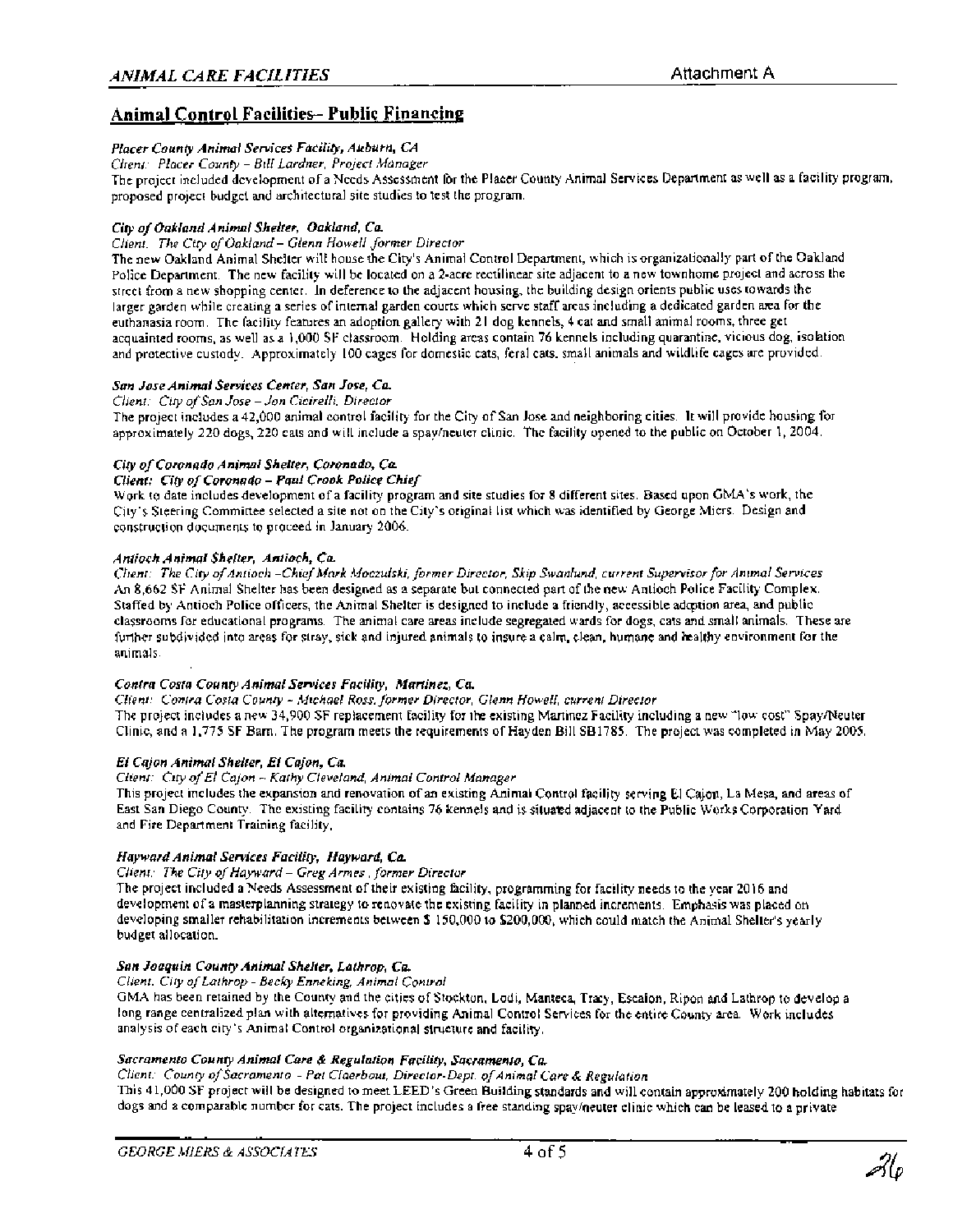# *ANIMAL CARE FACILITIES* Attachment *A*

Veterinarian in the future, public accessible classroom, a barn for farm animals and a 1 acre dog park developed in association with the County's Park and Recreation staff.

#### **Merced County Animal Control Facility, Merced, Ca**

*Client: Merced County Animals Control-*

The project includes a 23,500 SF facility featuring an all indoor animal control facility, a barn for farm animals and a medical treatment area for shelter animals.

#### **Special Use Animal Care Facilities - Private Financing**

#### The Whiskas Center for Feline Well-Being, Pomona, Ca.

*Client: MasterFoods USA* - *T~ffany Bierer, Health Innovation Manager*  This unique project includes construction of a three-story facility on the Western University Campus in Pomona, California. The first floor of the facility is a veterinary clinic, the second floor houses offices and classrooms for a new veterinary schol, while the third floor houses the Whiskas Center for Feline Well-Being. The third floor Whiskas Center for Feline Well-Being is an adaptation of the Waltham Facility in Waltham, England which focuses on nutritional research for MasterFoods Whiskas cat food. The facility will house approximately 100 cats in 12 "room" environments which have been designed to be both stimulating and reminiscent of a home environment. Included on the floor are support functions such as laundry and food prep rooms as well as a state-of-the-art nutritional research kitchen.

#### **The Whiskas Center for Canine Well-Being, Vernon, Ca.**

*Client: MasterFoods USA* - *Tiffany Bierer, Health Innovation Manager* 

Following George Miers & Associates' design for the Whiskas Center for Feline Well-Being, MasterFoods retained the firm to develop a similar facility for dogs. Located on the existing MasterFoods' site in Vernon, California, the facility will be loosely modeled after the Waltham Facility in England, but with the incorporation of numerous changes relative to visual and acoustical privacy of dogs to one another.

#### Hemopet/Hemolife, Garden Grove, Ca

*Client: Hemopet* - *Dr. Jean Dodd* 

Development of a new shelter facility housing 200 greyhounds. The design features a unique organization of20 pods of 10 greyhounds in each pod with indoorfoutdoor rooms.

#### **Zoo Facilities**

#### **Knowland Park Zoo Elephant Night House and Exhibit, Oakland, Ca**

#### *Client: East Bay Zoological Society* - *Joel Parrott. Director*

The elephant enclosure is part of the African Elephant exhibit at the Knowland Park Zoo designed to house "Smokey," an adolescent African elephant who had outgrown his previous home. George Miers & Associates worked closely with Director Joel Parrott and the zoo's elephant trainers to design a Night House facility which includes a radiant heated concrete pad designed to withstand a 12,000 Ib. point load and a unique trainer "escape" enclosure comprised of 15" on center steel columns.

#### **Knowland Park Zoo Ocelot Night House and Exhibit, Oakland, Ca**

#### *Cllent: East Bay Zoological Society* - *Joel Parrott, Director*

As part of a volunteer effort with the California Conservation Corps, the Ocelot House has been designed to accommodate the nocturnal requirements of two adult ocelots. The minimal budget precluded he use of anything but the simplest of materials: concrete block and shingle roof. At the same time, the building has been detailed to provide ample opportunity for the youthful laborers to demonstrate their carpentry skills. While the building is intended to blend into the background, the design attempts to demonstrate the architectural merit of "built simply, built well." Stylistically, the simple forms and materials employed are reminiscent of rural dwellings found in the cats' natural South American habitat.

#### **Los Angeles Zoo** - **Interim** & **Permanent Exhibits, Los Angeles, Ca.**

#### *Client: The Cify of Los Angeles* - *Richard Klink, Project Manager*

The project includes the redesign of the northwest quadrant of Los Angeles' Griffith Park Zoo. First phase of theproject is to design approximately 28 on and off-exhibit areas which will accommodate a wide variety of small primates (Guenons, Mangabies, and Sifakas) as well as birds and marmosets while other portions of the Zoo are being remodeled. The temporary exhibit will then be converted to full time exhibits for specific species.

#### **Los Angeles Zoo** - **Hay and Granary Storage Facilities, Los Angeles, Ca**

*Client: The City ofLos Angeles* 

The project includes replacement of the hay and granary storage areas for thezoo. Also included is the redesign of the Hippo and Rhino mud wallows.